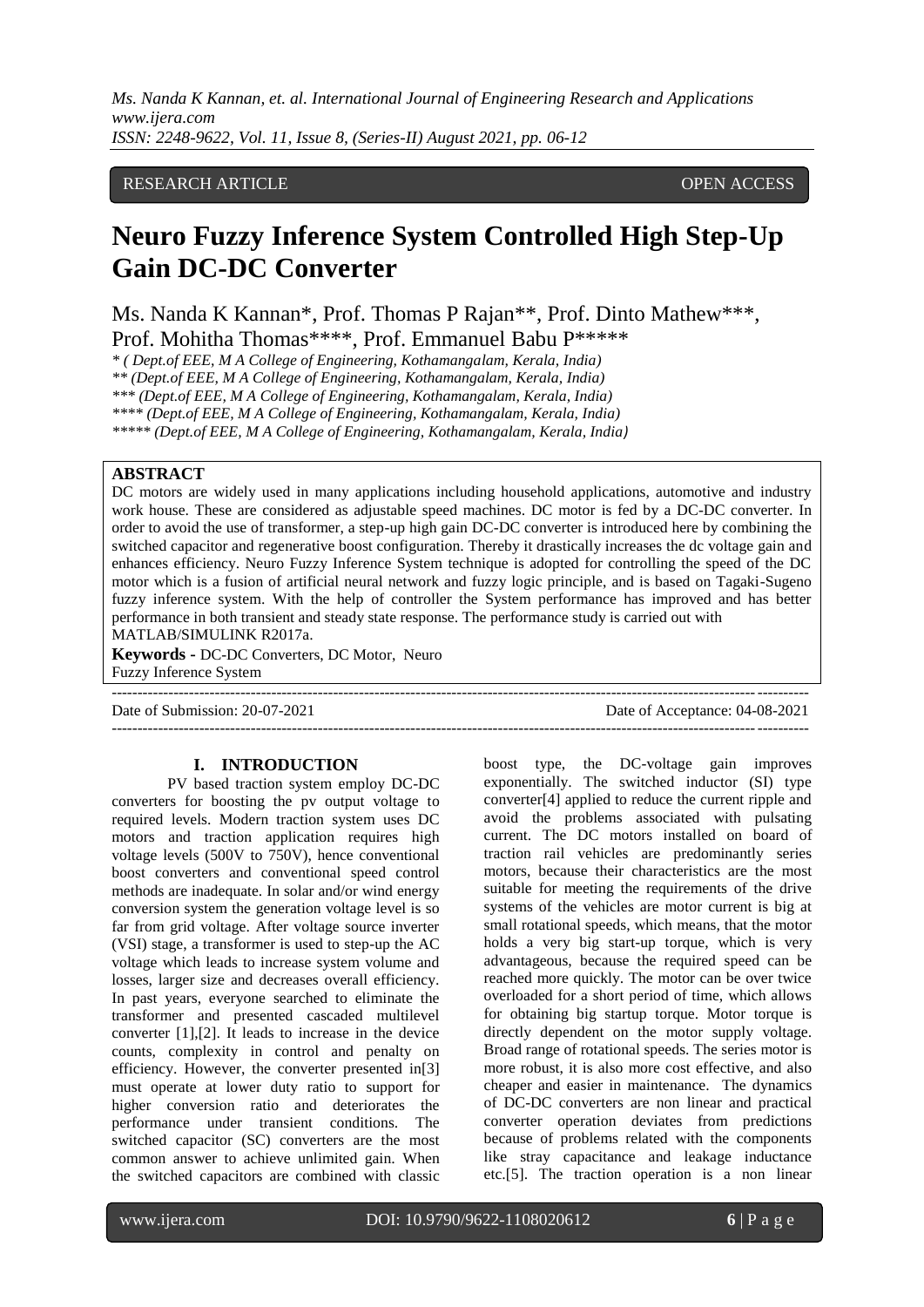*Ms. Nanda K Kannan, et. al. International Journal of Engineering Research and Applications www.ijera.com*

*ISSN: 2248-9622, Vol. 11, Issue 8, (Series-II) August 2021, pp. 06-12*

function. It is difficult to control in a manner similar to human operation. Robust and precise control and a number of efforts have been made to achieve the desired control[6]. The Controllers may be<br>Proportional. Proportional Integral (PI). Proportional Integral (PI), Proportional Derivative (PD), Proportional Integral Derivative (PID), neural networks, Fuzzy Logic or any combination of these. A neural network offers the advantage being able to learn and adapt, however, neural network controllers consume more time as it initially takes time to learn about the plant. This work is based on the speed control of dc motor using neuro fuzzy controller. A fusion of neural network and fuzzy logic is used for developing the control. The fuzzy interface system is Tagaki-Sugeno-Kang fuzzy interference system. So for establishing efficient traction system a step up high gain DC-DC converter is presented with a adaptive neuro fuzzy interference system controller that produces the traction moment for light metro vehicles. The non linear characteristics of motors can degrade the performance of conventional controllers. So neuro fuzzy controller approach is a simpler quicker and more reliable over conventional techniques.

## **II. OPERATING PRINCIPLE**

 High step-up gain DC-DC SCRB converter contains two active switches S1,S2, inductors L1,L2 and diodes D1,D 2and D3. It also consist of capacitors C1,C2 and C3. The inductor L1 and capacitor C1 are used to perform boost operation. According to the proposed structure, the boosted voltage is regenerated and further stored into capacitor C2 and inductor L2. The energy stored C2 in L2 and is controlled by the switches. The fundamental principle of this converter is to regenerate boosted voltage using switched capacitor and inductor during on-state of the switches. Consecutively, it discharges the reactive elements energy at cascaded form during state of the switches. Therefore, this converter improves the DC voltage gain at an extreme level. Figure 1. shows a circuit of typical arrangement of the discussed high gain DC-DC SCRB converter.



Fig. 1. Single stage transformer less dc-dc converter

## 1. MODES OF OPERATION

Mode 1: S1,S2 are ON -L1 stores energy and C1 gets discharged to L2 through switch S2. And C1 discharges to C2



Fig. 2. Equivalent circuit of Mode 1

Mode 2: S1 is ON and S2 is OFF The inductor L2



Fig. 3. Equivalent circuit of Mode 2

Mode 3: S1 and S2 are OFF-The stored energy in L1,L2 and C2 gets discharges to the loads. So the output voltage increases drastically.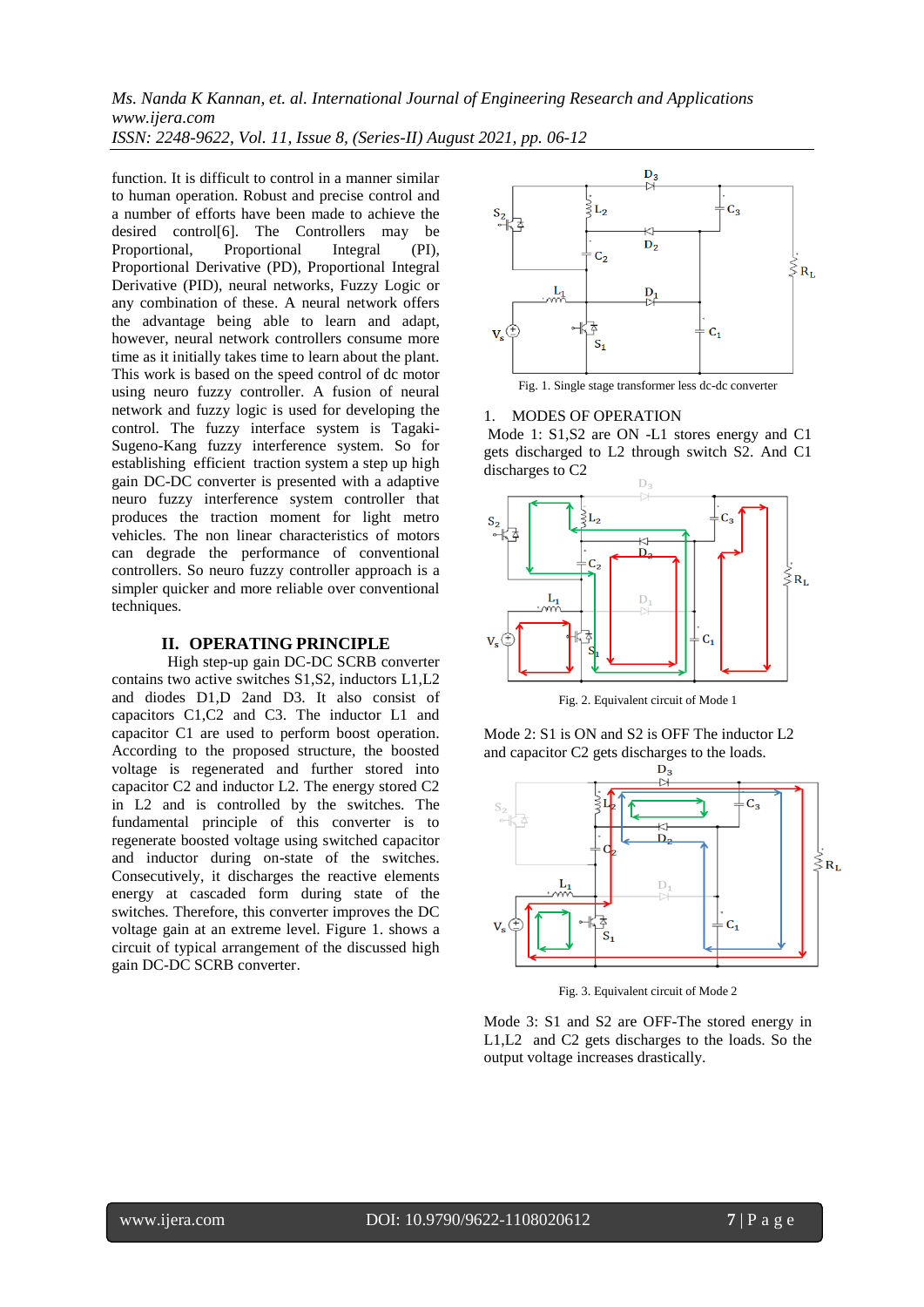

Fig. 4. Equivalent circuit of Mode 3

#### **III. DESIGN METHODOLOGY**

The relationship of the output voltage and input voltage converter is given by

$$
\frac{V_{out}}{V_{in}} = \frac{2D}{1 - D^2} \tag{1}
$$

where and D is the duty cycle

The load resistance R0 is given by

$$
R_0 = \frac{V_0^2}{P_0} \tag{2}
$$

The values of inductors are

$$
L > = \frac{V_0 * (1 - D) * D}{(3 + D) * f_s * \Delta IL} \tag{3}
$$

where ΔIL is the 20% of input current.

Capacitances  $C1 = C2 = C3$ . Assume voltage ripple  $\Delta$ Vout = 1.44 V.

$$
C \ge \frac{V_{in} * (1 - D) * D}{\Delta V_{out} * * f_s} \tag{4}
$$

Input voltage Vin taken as 24V. Output voltage Vout taken as 720V. The switching frequency fs is 10kHz.

For a simple DC Series Motor

Vt=Terminal voltage, Va=Armature voltage, Vf=field voltage, ra=armature resistance, rf= field resistance, Lf= field inductance, La=armature inductance,Te =electromagnetic torque, Tl=load torque, J= rotors inertia, Bm= friction Coefficient, wr= angular speed

$$
V_t = V_a + V_f \tag{5}
$$

$$
V_a = \left(r_a + \frac{dL_a}{dt}\right)I_a + \omega_r L_f I_a \tag{6}
$$

$$
V_f = \left(r_f + \frac{a_{Lf}}{dt}\right)I_a\tag{7}
$$

$$
T_e = \left( J \frac{d\omega_r}{dt} \right) + B_m \omega_r + T_l \tag{8}
$$

#### **IV. SIMULATION RESULTS**

Simulation parameters Single stage transformer less dc-dc converter is given in Table 1 below. An input voltage of 24V gives a output voltages of 720V The switches are MOSFET/ Diode with constant switching frequency of 10 kHz.

Table 1 Simulation Parameters

| <b>Parameters</b>          | Specification |  |
|----------------------------|---------------|--|
| Input Voltage $(V_s)$      | 24 V          |  |
| <b>Switching Frequency</b> | $10$ kHz      |  |
| Inductors $L_1, L_2$       | 4mH           |  |
| Capacitors $C_1, C_2, C_3$ | $10 \mu F$    |  |
| Output Voltage $(V_{out})$ | 720 V         |  |
| Output Power (W)           | 100 W         |  |

### 1. SIMULINK MODEL OF CONVERTER

 The Single stage transformer less dc-dc converter is simulated in MATLAB/SIMULINK by choosing the parameters listed in Table 1 and the Simulink model is shown in fig.5.



Fig. 5. Simulink Model

#### 2. SIMULATION RESULTS

 The simulation results of Single stage transformer less dc-dc converter are shown. It can be seen in fig.6. that the input voltage Vin is 24V. The input current or the inductor current IL1 103A with the ripple of 1A. The switching frequency is chosen to be 10kHz.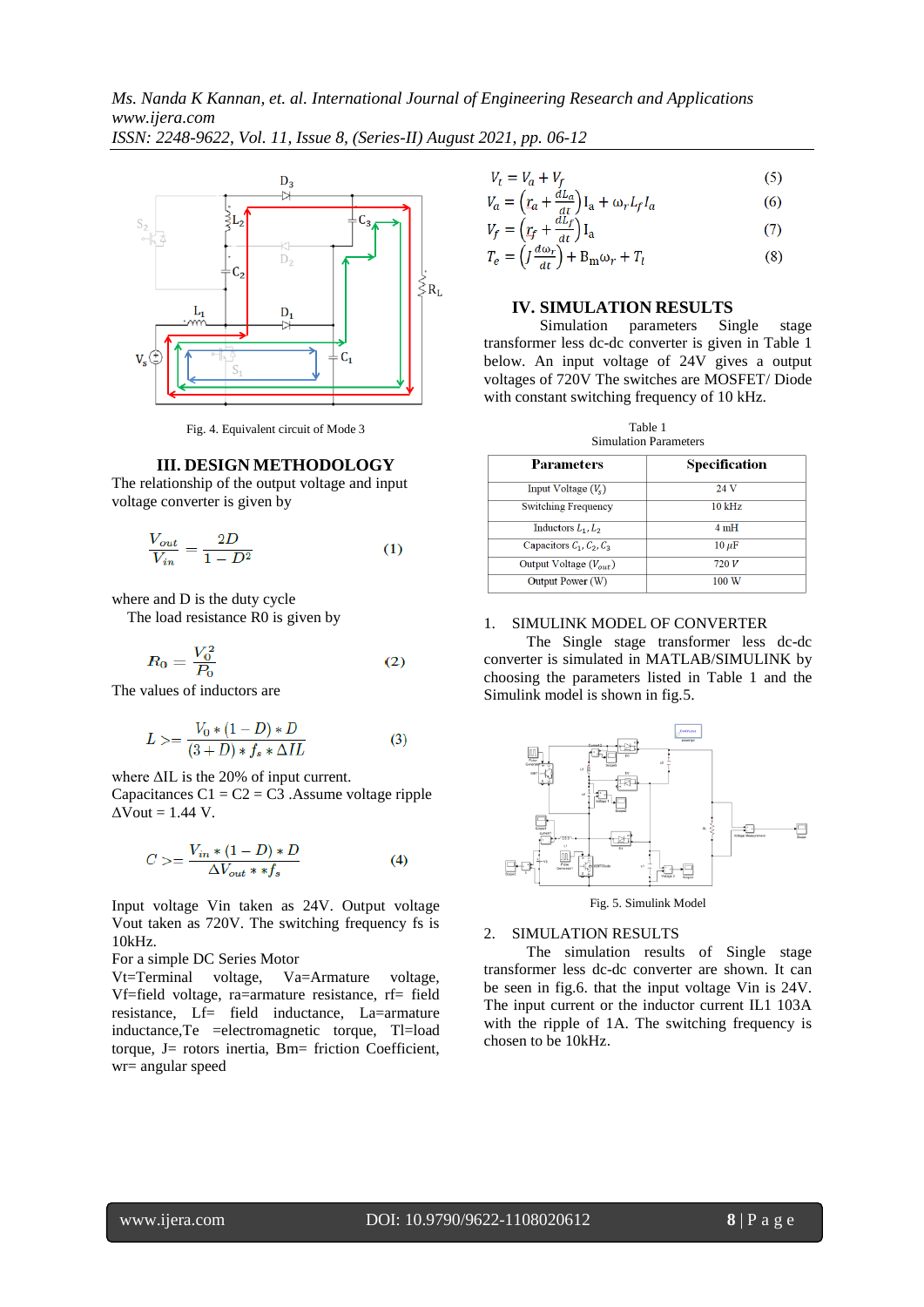

As per fig.7. the output voltage Vout is measured as 710.25V and the output current 3.3A is and ripple current of 0.38A. Voltage ripple is 24.5V.



Fig. 7. Waveforms of output voltage Vout and output current Iout

3. SIMULINK MODEL OF HIGH STEP UP GAIN DC-DC CONVERTER FED DC SERIES MOTOR WITH NEURO FUZZY CONTROLLER

The high gain DC-DC Converter fed DC series motor with neuro fuzzy controller is simulated in MATLAB/SIMULINK by choosing the parameters listed in Table 1 and the Simulink model is shown in fig.8.



Fig. 8. Simulink Model

## 4. SIMULATION RESULTS

| Table 2<br><b>Motor Parameters</b> |                   |  |  |  |  |
|------------------------------------|-------------------|--|--|--|--|
| <b>Parameters</b>                  | Value             |  |  |  |  |
| Moment of Inertia (J)              | 2.83 Kg.m2        |  |  |  |  |
| Friction Coefficient (B)           | $0.634 N$ .ms     |  |  |  |  |
| Back emf constant (Kb)             | $0.6$ V/rad.s-1   |  |  |  |  |
| Armature resistance (Ra, Rf)       | $0.6 \text{ ohm}$ |  |  |  |  |
| Armature Inductance (La, Lf)       | 0.006 H           |  |  |  |  |

Fig.9. demonstrates the MATLAB model of neuro fuzzy system structure. Furthermore, the operation and function of each layer has been outlined briefly Layer 1 shows that input parameter is actually connected to two nodes. Theses nodes are error and speed. The layer 1 generates the terms based on predefined MFs. Layer 2 is termed as firing strength layer which calculates the precision and adequacy of state in the previous segments. Layer 3 performs estimated values of triggering forces are standardized to effectively separate the triggering forces. Layer 5 adds the whole law ascribed to the output defining variables and transforms into a value utilizing the approach of summation with added weight.



Fig. 9. Trained data and ANFIS Model in MATLAB



Fig. 10. Waveform of Input Voltage Vin , and Current Iin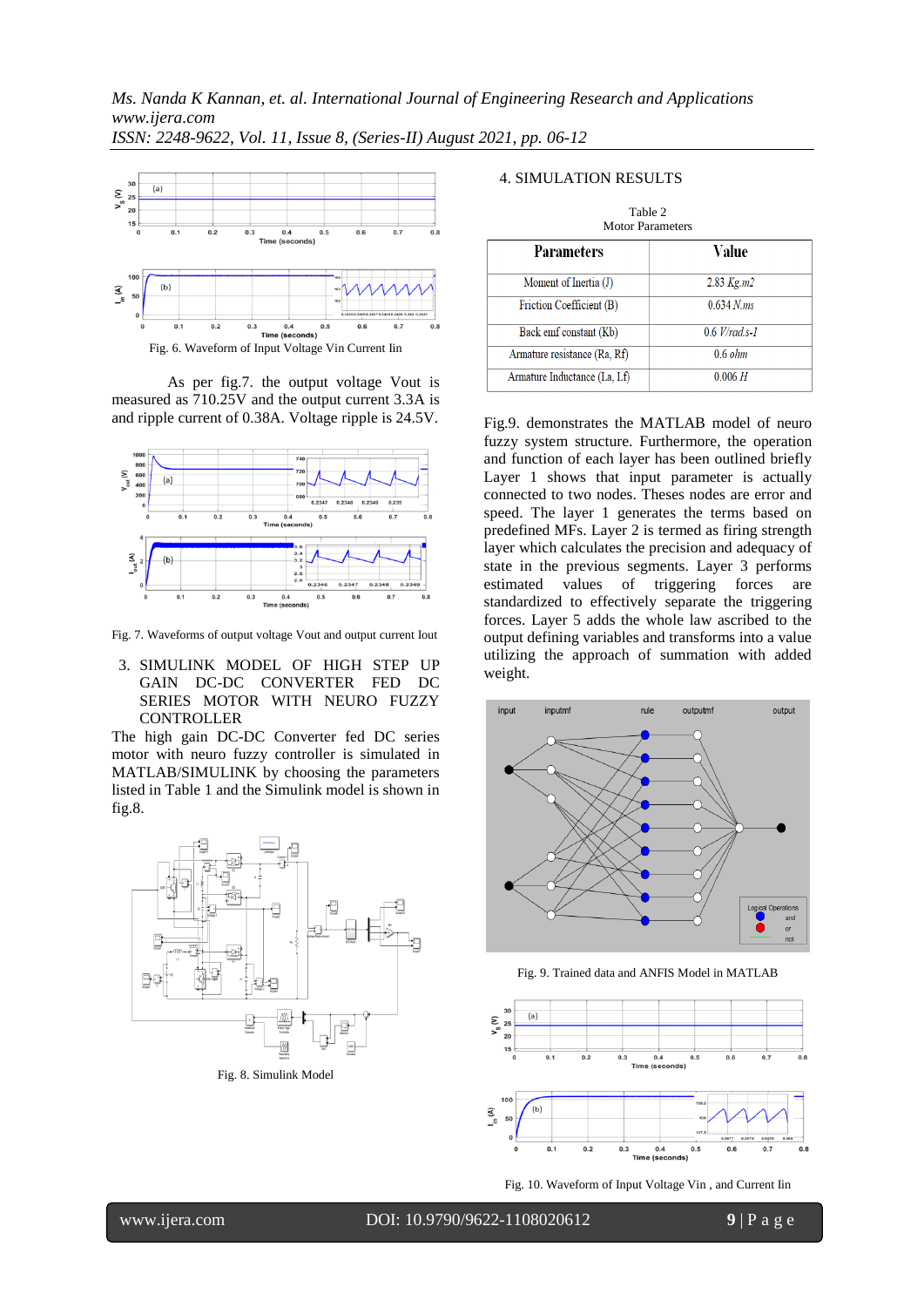It can be seen in fig.10. that the input voltage Vin is 24V. The input current or the inductor current IL1 108A with the ripple of 0.5 A.



Fig.11. shows the inductor current IL1 and IL2 and the zoomed version. The inductor current IL1 is measured as 108A with ripple current of 0.5A. The inductor current IL2 is measured as 20A with ripple of 0.95A.



Fig. 12. Waveforms of capacitor voltages VC1 and VC2

As per fig.12. the capacitor voltages VC1 is measured as 180V and VC2 is measured as 90V.



Fig. 13. Waveforms of output voltage Vout , output current Iout

Fig.13. shows the output voltage Vout and the output current Iout. Output voltage is measured as 721.25V and the output current is 3.25A with ripple current of 0.38A. Voltage ripple is 124.5V.

The motor performance of high step up gain DC-DC converter fed dc motor is obtained and shown in fig.14. The steady state speed is obtained

as 1480rpm and the electromagnetic torque is 12 Nm.



Fig. 14. Waveforms of speed N(rpm) , torque Te (Nm)

 The controller contains 2 inputs and a single output. The input variables are error and speed. While the output for the controller is a constant. Due to the simplicity of calculation triangular membership functions are chosen for the controller. The membership functions for speed is shown in Fig.15. The membership function range is determined by trial and error during the process. And the approximation law of the controller used contains 49 rules. The input1 speed contains 7 membership functions NL,NM,NS,Z,PS,PM,PL where  $NL = Negative Large with a range of 895 to$ 1105, Nm = Negative Medium with a range of 1000 to 1210,  $NS = Negative Small with range of 1105 to$ 1315,  $Z =$  Zero with a range of 1210 to 1420,  $PS =$ Positive Small with a range of 1315 to 1525 and PM = Positive Medium with a range of 1420 to 1630 and  $PL = Positive Large with a range of 1525 to$ 1735.



Fig.15. Membership function of speed



The membership functions for error is shown in fig.16. The membership function range is determined by trial and error during the process. Input2 error contains 7 membership functions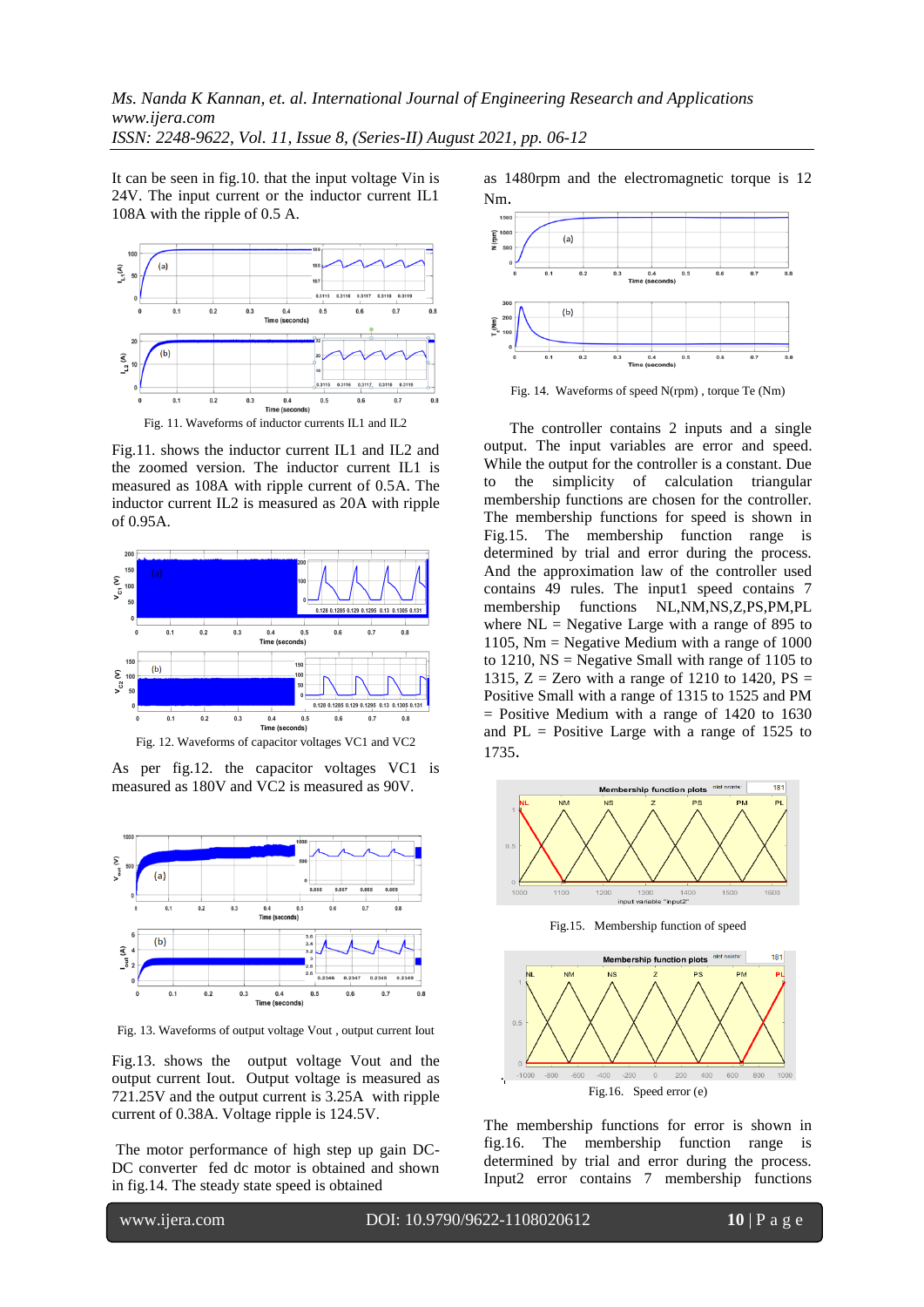NL,NM,NS,Z,PS,PM,PL where NL = Negative Large with a range of  $-1500$  to  $-750$ , Nm = Negative Medium with a range of  $-1125$  to  $-375$ , NS = Negative Small with range of  $-750$  to 0,  $Z = Zero$ with a range of  $-375$  to  $375$ ,  $PS = Positive Small$ with a range of 0 to 750 and  $PM = Positive Medium$ with a range of 375 to 1125 and  $PL = Positive Large$ with a range of 750 to 1500.

The performance of high step up gain DC-DC converter fed DC series motor with neuro fuzzy controller is analyzed by considering speed variation with step change in load and with stepped speed command. The results are shown in the following figures.



Fig. 17. Waveforms of (a) Speed N(rpm) of dc series motor with a step change in load, (b) Load(Nm)

Fig.17 shows the variation in speed with a step change in the load. The motor achieves desired speed in less than 0.4sec. While a load of 10Nm is applied at 0.5sec for 0.2secs. The speed of the motor gradually drops to 1474rpm and suddenly motor reaches its normal speed of 1480rpm with in 0.7sec. And 10Nm load is removed at 0.8sec. then there is a sudden rise in the speed of motor and it comes to 1480rpm within 0.2sec and remains constant to the desired speed. The reason is the rule base that have been set up earlier in the neuro fuzzy controller controls the value of speed output for DC motor.

The variation in speed with a stepped speed command is shown in Fig.18. The Command to increase the speed from 1500rpm to 1528rpm is given at 0.5sec. The speed of the motor reaches 1528rpm within 0.55sec and remains constant.



Fig. 18. Waveform of Speed N(rpm) of dc series motor with a step change in speed

## **V. ANALYSIS**

The analysis of high step up gain DC-DC converter and high step up gain DC-DC converter with neuro fuzzy controller are carried out by considering parameters like voltage gain, efficiency, and duty cycle etc.

#### 1. EFFICIENCY Vs OUTPUT POWER

Efficiency of a power equipment is defined at any load as the ratio of the power output to the power input. The efficiency is the fraction of the input power delivered to the load. A typical curve for the variation of efficiency as a function of output power is shown in fig.19. The converter efficiency is around 94.4% for R load. The converter efficiency is around 88 % for RL load.



#### 2. VOLTAGE GAIN Vs DUTY CYCLE



The plot of voltage gain as a function of duty cycle is shown in fig.20. For any practical applications, the dc-dc converter must be operated at lower duty ratios to get maximum efficiency and the duty ratio can be extended up to 0.8. Beyond this duty cycle, the inductor core is saturated and generates noise in the circuit, which automatically degrades the performances..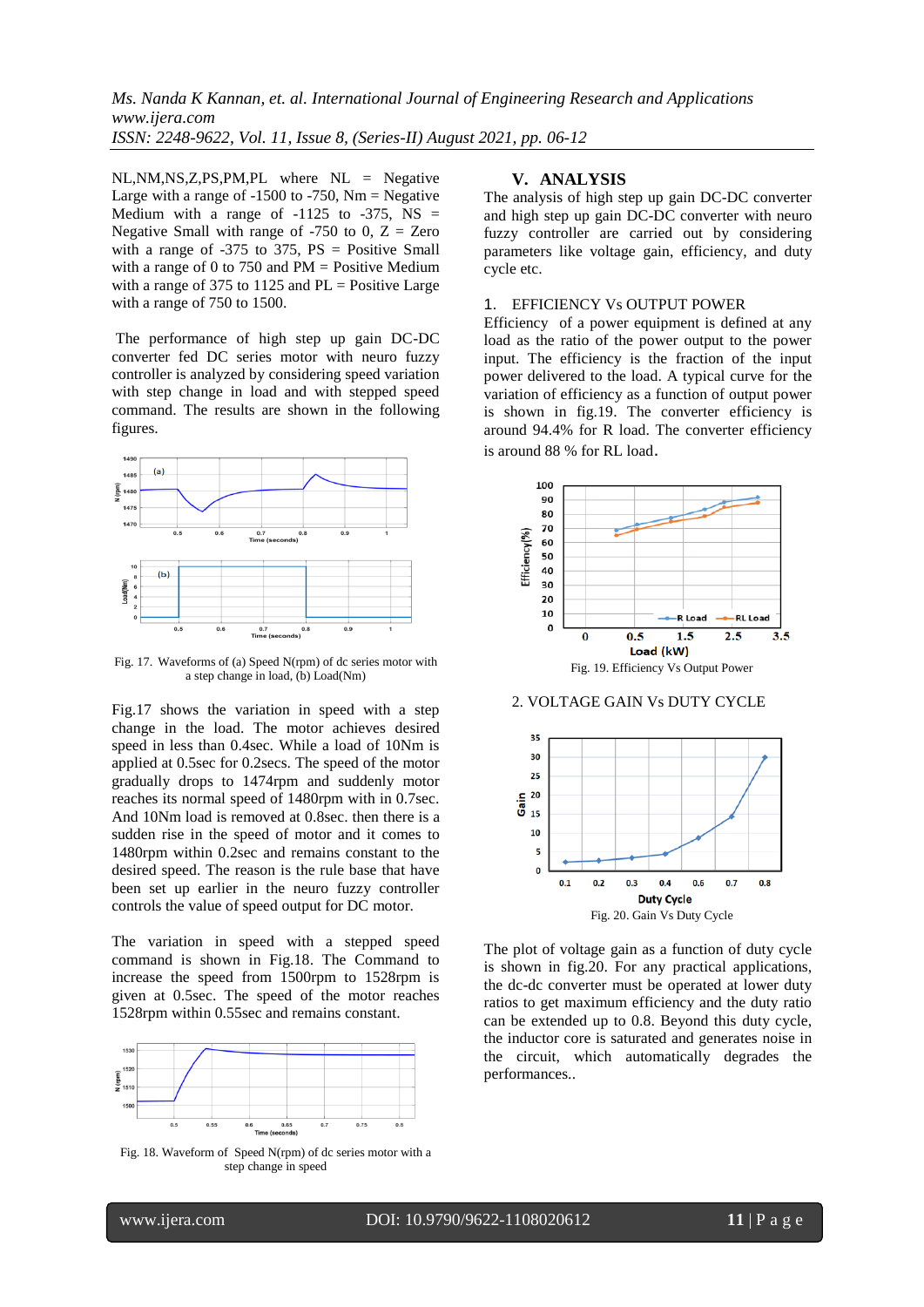## 3. ARMATURE CURRENT Vs LOAD

The fig.21(a). shows the plot of armature current vs load of the DC motor. Armature Current is directly proportional to the load applied or torque. In dc series motors torque increases as the square of armature current. These motors are used where high starting torque is required.

## 4. SPEED Vs LOAD

The Fig.21(b). shows the plot of speed vs load of the DC motor also known as mechanical characteristics. It can be found that when load is low, speed is high and vice versa.



Fig. 21. (a)Armature Current Vs Load and (b) Speed Vs Load of DC Series Motor

## 5. COMPARISON OF NEURO FUZZY CONTROLLER AND PID CONTROLLER

|                  | Rise Time $T_r$ | <b>Settling Time</b> | <b>Max</b>     | Peak Speed |
|------------------|-----------------|----------------------|----------------|------------|
|                  | (Sec)           | T,                   | Overshoot      | Value      |
|                  |                 | (Sec)                | $\binom{0}{0}$ | (rpm)      |
| With PID         | 0.113           | 0.637                | 27.414         | 2123       |
| Controller       |                 |                      |                |            |
| With Fuzzy Logic |                 |                      |                |            |
| Controller (FLC) | 0.35            | 0.35                 | 0.00           | 1480       |

Table 3 Comparison of neuro fuzzy and PID controller at no load

Table 4 Comparison of neuro fuzzy and PID controller at 10Nm load

|                  | Rise Time $T_r$ | <b>Settling Time</b> | Max            | Peak Speed |
|------------------|-----------------|----------------------|----------------|------------|
|                  | (Sec)           | $T_{s}$              | Overshoot      | Value      |
|                  |                 | (Sec)                | $\binom{0}{0}$ | (rpm)      |
| With PID         | 0.109           | 0.67                 | 29.36          | 2059.4     |
| Controller       |                 |                      |                |            |
| With Fuzzy Logic |                 |                      |                |            |
| Controller (FLC) | 0.35            | 0.35                 | 0.00           | 1480       |

In order to appraise the performance of PID controller and Neuro Fuzzy controller, a side by side comparison is built under no load and loaded conditions. Both systems give different output response which are illustrated above.

The Table 3 and Table 4 shows the comparison between the system performance of the Dc series motor fed by the single stage DC-DC converter with a PID controller and with the neuro fuzzy controller at no load and at 10Nm load respectively. At no load, with system reference speed of 1480rpm with PID controller, rise time is 0.113sec. The settling time is 0.637sec. For the overshoot(% OS), it is also shows a bad result, which is 27.414% . The peak speed value is 2123rpm. At the same time with system reference speed of 1480rpm with neuro fuzzy controller motor achieves a desired speed in less than 0.4sec. The overshoot is not appeared in the system. Peak speed value is 1480. At loaded condition, the rise time is decreased from 0.113sec to 0.109sec in the system with PID controller. And maximum overshoot is increased to 29.36% where are no overshoot in system with neuro fuzzy controller. The peak speed value is 2059rpm with PID controller. It is rated speed in neuro fuzzy controller. Speed remains constant.

## **VI. CONCLUSION**

The high step up gain DC-DC converter fed DC series motor with neuro fuzzy controller achieves high voltage gain without the help of transformer and suitable for traction ap plication even when the input voltage is low from the solar PV panel sources. In order to avoid the use of transformer, step up high gain DC-DC converter is combining the switched capacitor and regenerative boost configuration. Thereby it drastically increases the dc voltage gain. In addition, it also dominates with fewer ripple content, which helps to elongate the lifetime of devices. Maximum efficiency of the converter is 94.4% with the duty cycle of 80%. Beyond this duty cycle, the inductor core is saturated and generates noise in the circuit, which automatically degrades the performances. Gain is observed as 30.14. It is observed that the neuro fuzzy controlled dc motor performs better than the dc motor with PID controller in terms of its faster settling time and absence of overshoot and its ability to maintain dc motor speed irrespective of the torque load applied.

#### **REFERENCES**

[1]. T. Kerekes, R. Teodorescu, P. Rodriguez, G.Vazquez and E. Aldabas, "A new high efficiency single-phase transformer-less PV inverter topology,"*IEEE Trans. on Indu. Electron.s, vol. 58, no. 1*, pp. 184-191, Jan. 2011.